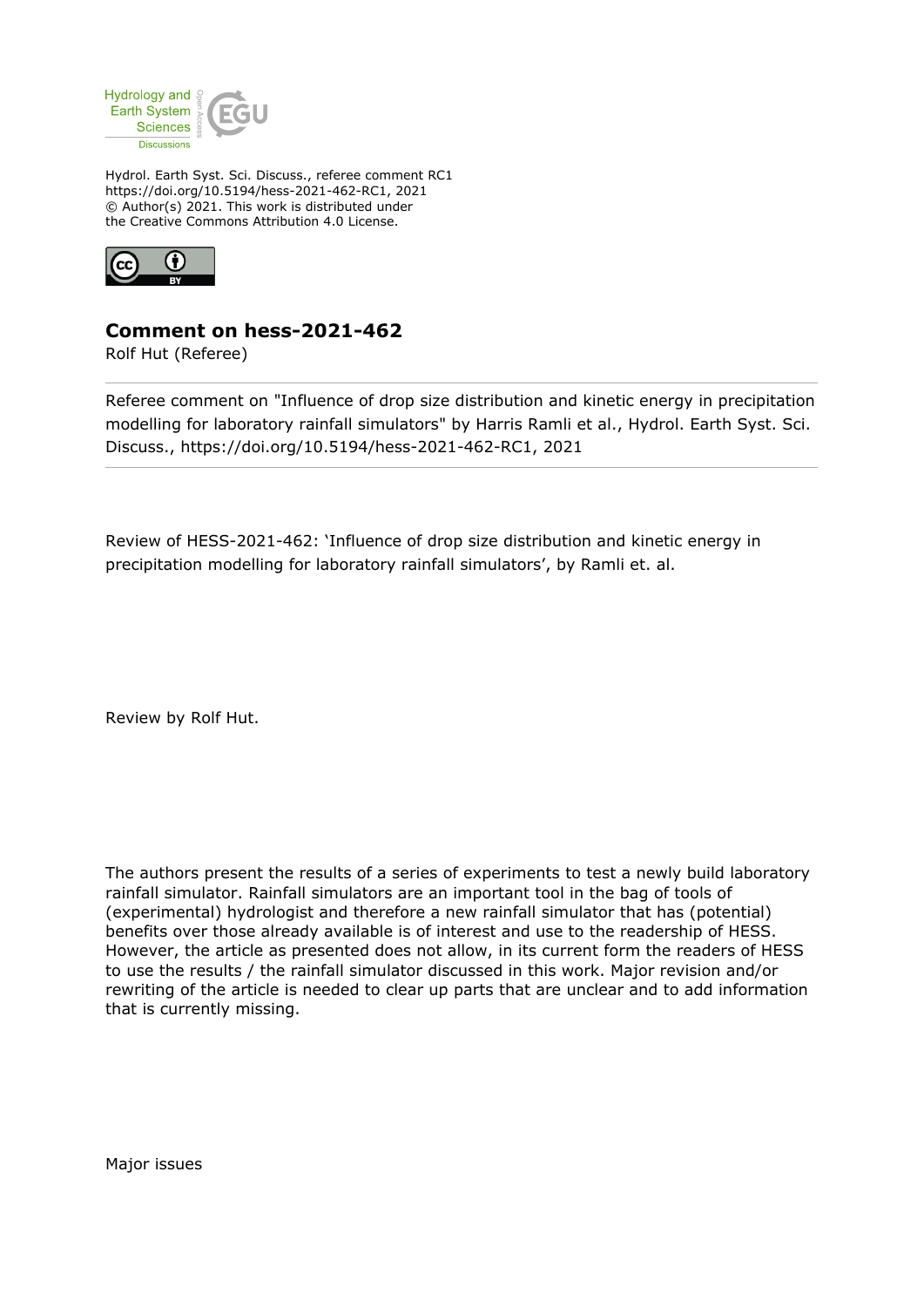- The authors claim that in their article 'A rainfall simulator was designed, calibrated and tested' (page 11, line 260, opening sentence of the Conclusion). However, the design as mentioned in paragraph 2 is not enough for a trained hydrologist to reproduce the system.
	- A photo of the system needs to be added.
	- The text mentions that every lateral contains 10 drip emitter at 0.8 meter, which would make the system 8 meters long. I'm assuming that this is 0.08m, as per the drawing in figure 1b.
	- The system seems to be  $80 \times 80$  cm of nozzles. The text says that the flour pallet method is used to determine drop sizes. This is the main measurement presented in the paper. This method uses a 1m x 1x board (as the authors report). Rainfall simulators based on nozzles have notorious 'edge effects' where the rainfall characteristics are noticeably different at the edges of the simulator compared to the center. The authors make no mention of this at all. Open questions include:
		- Did all the rain fall within the 1 square meter of the board? Of so: was it uniform? Their reporting of EU seems to suggest that it is, but it is unclear how EU was determined (see below).
		- How was the calculation from water flow to mm/hour done? This is unclear from the text and has major impacts on the results and the conclusions.
	- Figure 1a suggest that the 'soil' is uneven and thus that different heights are possible in this system. If this is true it needs to be made explicit. If it is not, figure 1a needs to be corrected.
- The literature contains many examples of rainfall simulators and the authors cite a fair few of these. These simulators cover a wide range of both surface areas and rainfall intensities targeted. This ranges from simulators of single drops, lab setups of the meter-scale and full multi-acre setups to be used on fields. The intensity ranges from drizzles to monsoons. The authors do not mention in their introduction what range their new simulator targets, nor for which applications it is build. Making this clear would help the readership with understanding the design choices.
- Paragraph 3 contains a mix of theory and experimental setup that is hard to disentangle. The choices made in how to conduct the experiment are mentioned in between citations to literature. I strongly recommend separating paragraph 3 in a 'theory' and a 'experimental setup' paragraph. As I understand it (but I could be wrong) the following experiments are done:
	- To check the amount of water coming out of the system the flow meter is read for different settings of the pump pressure. It is not mentioned how this experiment was conducted: for how long was the valve opened? Was the flow allowed to settled before starting the measurement? Or was it the same 1 to 4 seconds mentioned in paragraph 3.2?
	- To check the drop sizes generated with this system, the flour pallet method was used with the flow opened for 1 to 4 seconds (how much? How was this determined? Was the idea to only have a few drops? How many?) Subsequently the flour drops were collected. From line 158 I conclude that 100 drops per intensity rate were collected. Table 1 shows that the system generates 113 drops per minute (at 40 mm/hour) so collecting would require just less than a minute. This does not rime with the 1 to 4 seconds. This needs clearing up on what was done and how it relates to what is reported. Related to this: table 1 says that the system generated 6.44 ml/minute at 40 mm/hour. 6.44 ml/minute is 386.4 ml/hour. On a 1 square meter plate, this would be 0.386 mm/hour. I can not combine all these numbers and make sense of them and the authors need to clarify this by clearly stating what experiments they did and how they processed the measurement results into their findings reported.
- The authors use Foote & Du Toit (1969), their equation 3, to relate the drop sizes that they measure to terminal velocity. They use this terminal velocity to determine the maximum kinetic energy of the drops. They compare this to the actual kinetic energy